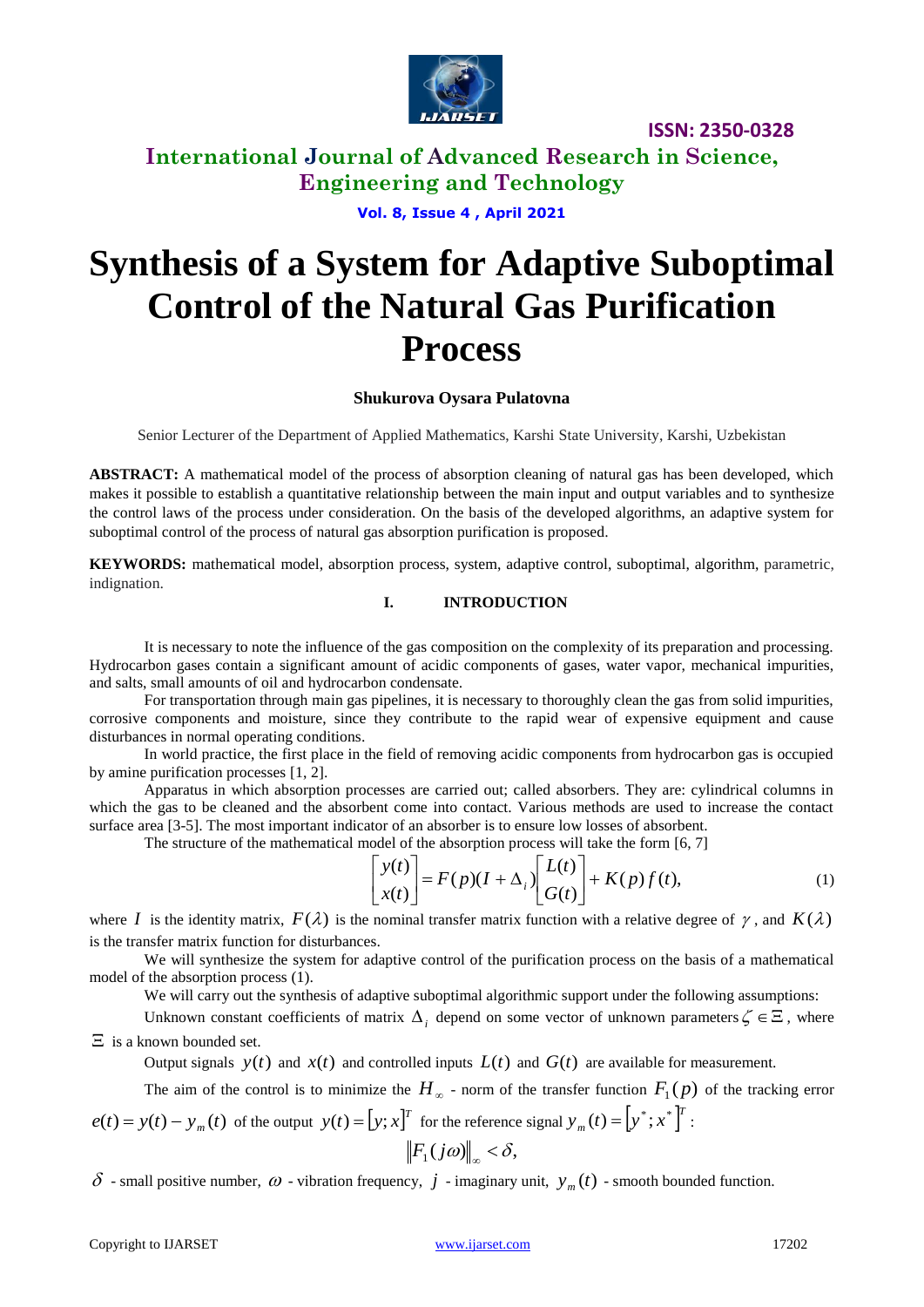

# **International Journal of Advanced Research in Science, Engineering and Technology**

#### **Vol. 8, Issue 4 , April 2021**

We rewrite system (1) by taking 
$$
y(t) = [y(t); x(t)]^T
$$
,  $u(t) = [L(t); G(t)]^T$ :  
\n
$$
y(t) = F(p)(I + \Delta_i)u(t) + K(p)f(t).
$$
\n(2)

We transform equation (2) to the form:

 $y(t) = F(p)u(t) + \varphi(t)$ .

in which function  $\varphi(t) = F(p)\Delta_i u(t) + D(p)f(t)$  contains parametric and external disturbances of the system.

Let's make an equation for the error  $e(t) = y(t) - y_m(t)$ :

$$
e(t) = F(p)u(t) + \varphi_1(t),\tag{3}
$$

with function  $\varphi_1(t) = \varphi(t) - y_m(t)$ .

Consider the nominal plant obtained from (3) with zero parametric and external disturbances  $\varphi_1(t)$ :

$$
e_{\scriptscriptstyle H}(t) = F(p)u_0(t),
$$

and solve for it the standard problem of constructing a  $H_{\infty}$  -optimal controller  $u_0(t)$  [8,9]:

$$
u_0(t) = -C(p)e_{tt}(t),
$$
\n(4)

*C*( *p*) - stabilizing regulator.

Add and subtract the expression for  $u_0(t)$  from (4) in system (3) and rewrite it as:

$$
e(t) = F(p)u(t) + \varphi_2(t),
$$
\n<sup>(5)</sup>

Here  $u(t)$  is the signal required to compensate for parametric and functional uncertainties, function  $\varphi_2(t) = \varphi_1(t) + F(p)u_0(t)$ .

To isolate signal 1 containing system uncertainties, we introduce an auxiliary circuit [10]

$$
e_{\nu}(t) = F(p)u(t),\tag{6}
$$

taking into account (5), (6), we compose the mismatch equation  $\varepsilon(t) = e(t) - e_v(t)$ :

$$
\varepsilon(t) = \varphi_2(t).
$$

Thus, to compensate for function  $\varphi_2(t)$ , which contains parametric and external disturbances, we define signal  $u(t)$  in the form:

$$
u(t) = -F^{-1}(p)\hat{\varepsilon}(t) = -\hat{\varphi}_2(t),
$$
\n(7)

where  $\hat{\mathcal{E}}(t)$ ,  $\hat{\varphi}_2(t)$  - estimates of functions  $\varphi_2(t)$  and  $\mathcal{E}(t)$ , respectively, formed by the observer:

$$
u(t) = -(g^T \hat{\xi}(t) + \frac{\Delta Q_0(p)}{R_0(p)} \varepsilon(t)) = -\hat{\varphi}_1(x, u, t),
$$
\n(8)

To assess the accuracy of observations, consider the vector of deviations  $\eta_i(t) = \Gamma^{-1}(\hat{\varepsilon}_i(t) - \theta_i(t))$ . Then,

taking into account the equation of its dynamics  $\eta(t) = \Gamma^{-1}(\hat{\xi}(t) - \theta(t))$  and the equation of signal  $u(t)$  (7), the equation of error (3) will take the form:

$$
e(t) = \mu^{\gamma} [L; L] \cdot \left[ \frac{\overline{\eta}_1(t)}{\overline{\eta}_2(t)} \right].
$$

The mathematical model of the absorption process (1) as a result of a stepwise effect on the input of an object based on an active experimental method takes the following form [6,7]: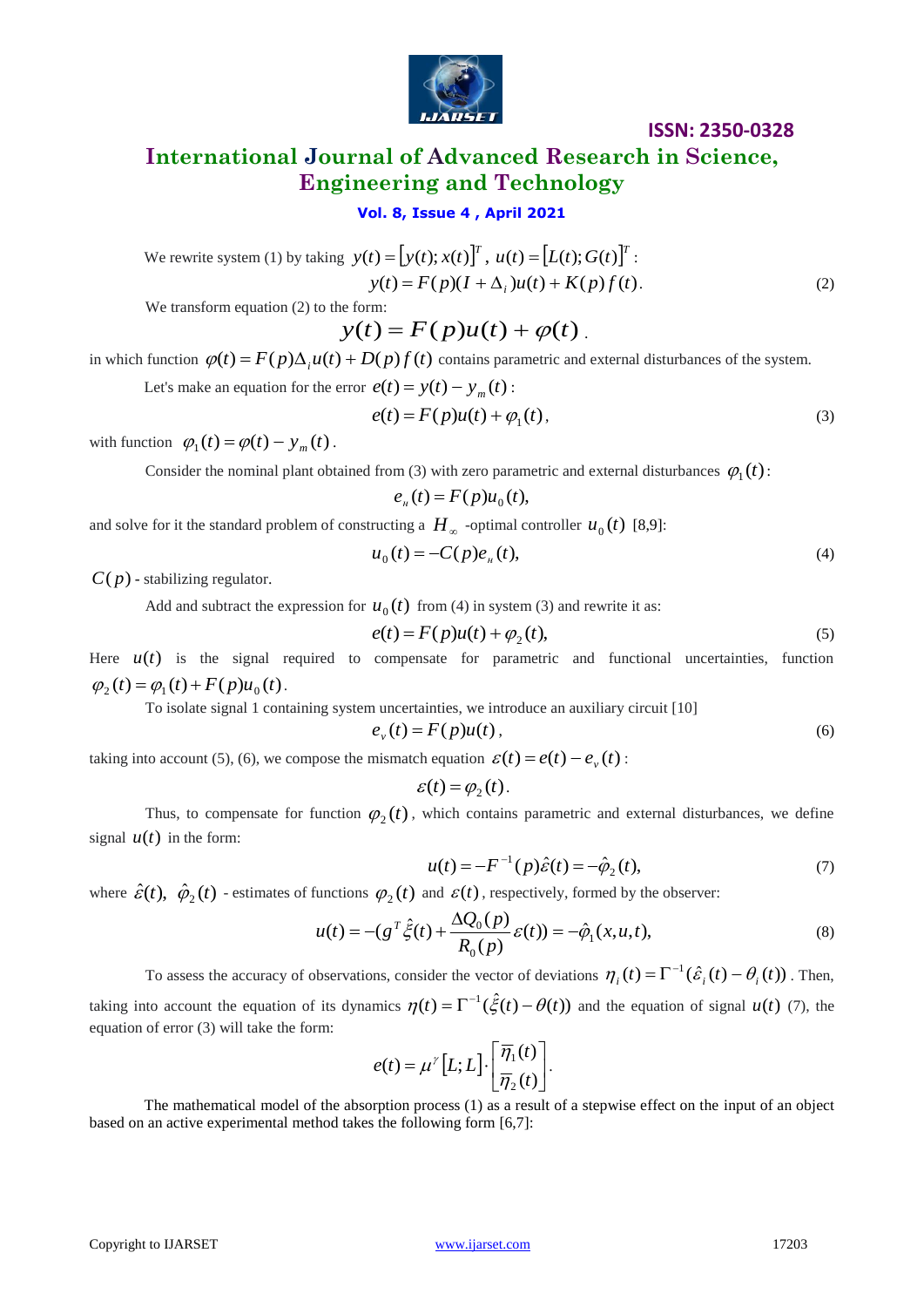

# **International Journal of Advanced Research in Science, Engineering and Technology**

## **Vol. 8, Issue 4 , April 2021**

$$
F(p) = \frac{1}{14p+1} \begin{bmatrix} 0.723 & -0.791 \\ 1.026 & -1.012 \end{bmatrix}
$$
nominal transfer function with relative degree  
 $\gamma = 1$ ;  $\Delta_I = \begin{bmatrix} \Delta_1 & 0 \\ 0 & \Delta_2 \end{bmatrix}$ ;  $K(p) = \begin{bmatrix} k_1(p) \\ k_2(p) \end{bmatrix}$ .

Uncertainty class  $\Xi$  we define by the inequalities:  $0 \leq \Delta_i \leq 1$ ,  $i = 1, 2$ ,  $|f(t)| \leq 6$ .

The desired process quality is set by a reference signal  $y_m(t) = [y^*; x^*]^T$  $y_m(t) = [y^*; x^*]'$ .

The task is to minimize the  $H_{\infty}$ -norm of the tracking error transfer function  $e(t) = y(t) - y_m(t)$ . The auxiliary contour equation (6) takes the form:

$$
e_v(t) = \frac{1}{14p+1} \begin{bmatrix} 0.723 & -0.791 \\ 1.026 & -1.012 \end{bmatrix} u(t).
$$

Control law (7) is defined as:

$$
u(t) = -(14p+1)\begin{bmatrix} -12.667 & 9.901 \\ -12.843 & 9.05 \end{bmatrix} \hat{\xi}(t).
$$

 $F(P) = \frac{1}{[4p+1]}\left[1.026 -1.012\right]$ <br>  $y = 1; \Delta_1 = \begin{bmatrix} 6 & 0 \\ 0 & \Delta_2 \end{bmatrix}$   $K(p) = \begin{bmatrix} k_1(p) \\ k_2(p) \end{bmatrix}$ <br>
Uncertainty show  $\Xi$  we define by the inequalities:  $0 \le \Delta_1 \le 1$ ,  $i = 1, 2, |f(t)| \le 6$ .<br>
The takents preserve qualit To estimate the derivatives of the signal  $\varepsilon(t)$ , we use the observer (8), in which ;  $Q^T = [-2,-1], \mu = 0.01$ 0 0 0 0  $Q_0 = \begin{vmatrix} 0 & 0 \\ 0 & 0 \end{vmatrix}; Q^T = [-2,-1], \mu =$  $\overline{\phantom{a}}$  $\overline{\phantom{a}}$  $\mathbf{r}$ L  $F_0 = \begin{bmatrix} 0 & 0 \\ 0 & 0 \end{bmatrix}; \ Q^T = [-2,-1], \ \mu = 0.01$  $\overline{\mathcal{L}}$  $\overline{\phantom{a}}$ ┤  $\left\lceil$  $=\mu^{-2}(\varepsilon(t)-\hat{\varepsilon}(t)),\quad \hat{\varepsilon}(t)=$  $=\hat{\xi}_{2}(t)+2\mu^{-1}(\varepsilon(t) \overline{a}$  $\overline{a}$  $\hat{\hat{\epsilon}}_z(t) = \mu^{-2} (\varepsilon(t) - \hat{\varepsilon}(t)), \quad \hat{\varepsilon}(t) = L \hat{\xi}(t),$  $(\dot{\hat{\xi}}_1(t)) = \hat{\xi}_2(t) + 2\mu^{-1}(\varepsilon(t) - \hat{\varepsilon}(t)),$ 2 2 1  $1$   $(1) - 52$  $\hat{\epsilon}(t) = \mu^{-2} (\varepsilon(t) - \hat{\varepsilon}(t)), \quad \hat{\varepsilon}(t) = L \xi(t)$  $g(t) = \hat{\xi}_2(t) + 2\mu^{-1}(\varepsilon(t) - \hat{\varepsilon}(t))$  $\xi_2(t) = \mu^{-2}(\varepsilon(t) - \hat{\varepsilon}(t)), \quad \hat{\varepsilon}(t) = L\xi$  $\xi_1(t) = \xi_2(t) + 2\mu^{-1}(\varepsilon(t) - \hat{\varepsilon})$ خ خ

where  $\varepsilon(t) = e_v(t) - e(t)$ .

To convert the signal coming from the regulator to the absorption actuator, consider a DC motor with independent excitation, the transfer function of which has the form [11-14]:

$$
W(p) = \frac{1}{0.15p + 1}.
$$

It is assumed that the raw gas is supplied at a rate of  $Q=1$  with a concentration of  $z_f = 0.5$ . The behavior of the absorption process is considered for the following values of the reference signal  $\left[ y^*; x^* \right]^T = \left[ 0.3; 0.7 \right]^T$  $y_m(t) = \left[ y^*; x^* \right]^T = \left[ 0.3; 0.7 \right]^T$  and  $y_m(t) = \left[ y^*; x^* \right]^T = \left[ 0.98; 0.02 \right]^T$  $y_m(t) = \left[ y^*; x^* \right]^T = \left[ 0.98; 0.02 \right]^T$ .

If an external bounded disturbance  $f(t) = 0.5 + 0.2 \sin 0.5t$  is applied to the input of the control plant, then using the inverse (Fig. 1.) and diagonal (Fig. 2.) controllers, we obtain the following results: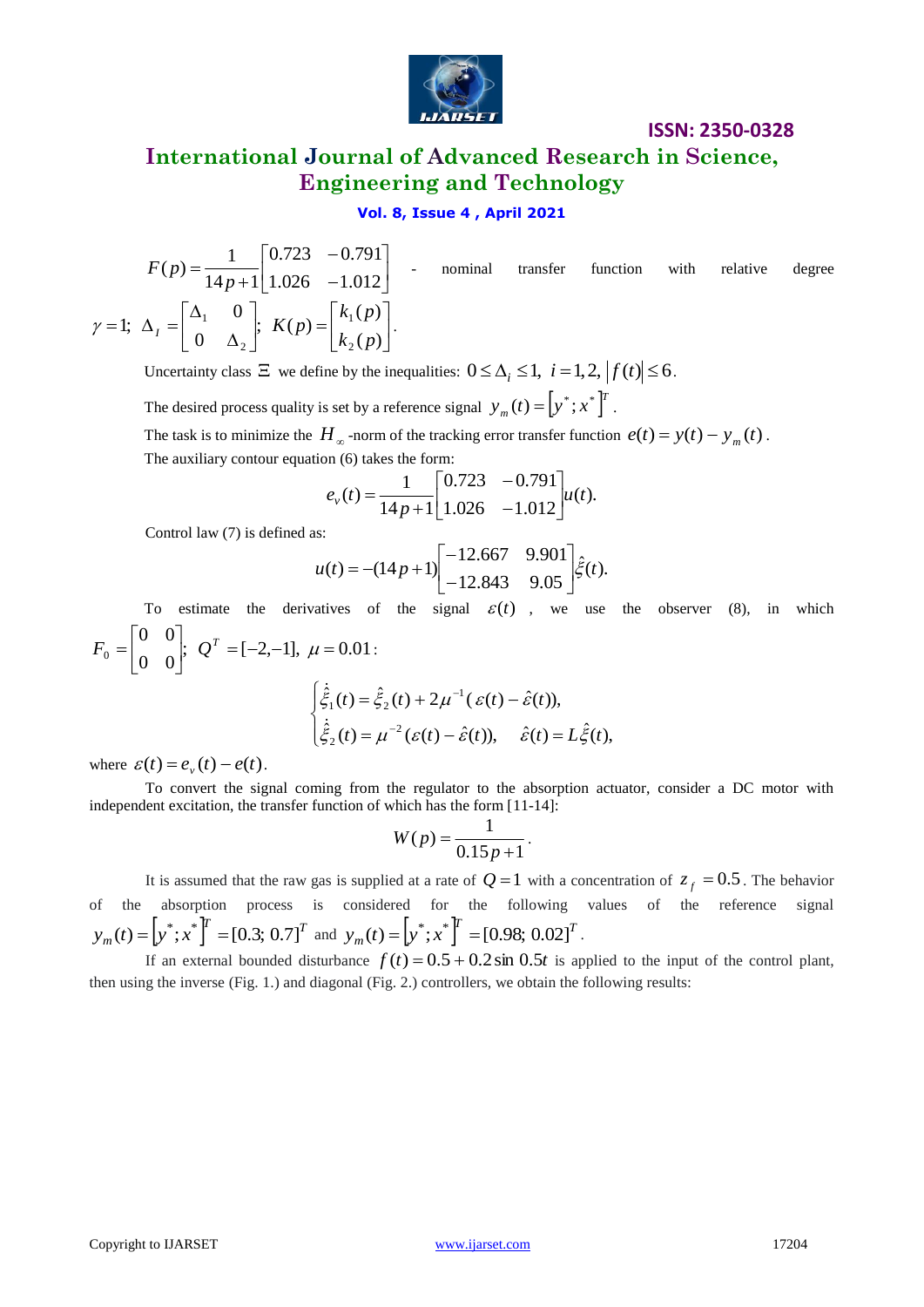

# **International Journal of Advanced Research in Science, Engineering and Technology**

### **Vol. 8, Issue 4 , April 2021**



Fig. 1. Transient processes for  $y_m(t) = [0.99; 0.01]^T$  $y_m(t) = [0.99; 0.01]^T$  and  $y_m(t) = [0.4; 0.6]^T$  $y_m(t) = [0.4; 0.6]^T$  when using inverse controller  $C_1(p)$  and applying external disturbance  $f(t)$  to the input of the object



Fig. 2. Transient processes for  $y_m(t) = [0.99; 0.01]^T$  $y_m(t) = [0.99; 0.01]^T$  and  $y_m(t) = [0.4; 0.6]^T$  $y_m(t) = [0.4; 0.6]^T$  when using diagonal controller  $C_2(p)$  and the presence of external disturbances  $f(t)$ .

The synthesized adaptive suboptimal control law makes it possible to achieve high quality tracking of the reference trajectory with changing system parameters and in the presence of uncontrolled external disturbances. The advantage of the proposed control system is also an improvement in the quality of transient processes.

#### **REFERENCES**

- [1]. Mukhametgaliev I.M.and other. Purification of gases from acidic components. Technological University Bulletin. 2017. Т.20, №3. 54-60 p.
- [2]. Alexandrova D.M., Golovastov S.V. Absorption purification of associated petroleum gas from hydrogen sulfide using monoethanolamide. Part 1. Mechanical engineering and computer technology. 2019. № 05. 1–10 p.
- [3]. Boldyrev I.A. Development and research of an information-measuring system to control the absorption process. dissertation ... candidate of technical sciences. 05.11.16. Moscow - 2010. - 150 p.
- [4]. Skoblo A.I., Molokanov Yu.K., Vladimirov A.I., Shchelkunov V.A. Processes and devices of oil and gas processing and petro chemistry: Textbook for universities. - 3rd ed., Rev. and add. – M.: OO "Nedra Business Center", 2000. - 677 p.
- [5]. A.I.Vladimirov, V.A.Schelkunov, S.A.Kruglov. Basic processes and apparatuses of oil and gas processing: Textbook. Manual for universities. M.: LLC "Nedra-Business Center", 2002. — 227 p.
- [6]. Skodestad S. Dynamics and control of distillation columns critical survey // Modeling, identification and control. 1997. Vol. 18. –No. 3. P.177-217.
- [7]. Skodestad S., Morari M., Doyle J. Robust control of ill-conditioned plants: high-purity distillation // IEEE Transaction on Automatic Control. 1988. –Vol. 33. – No. 12. – P. 1092-1105.
- [8]. Methods of classical and modern theory of automatic control. Optimization Theory of Automatic Control, Ed. Pupkova K.A. and Egupova N.D. –M .: Publishing house of MSTU im. N.E.Bauman, Т. 4, 2004. – 744 p.
- [9]. Kwakernaak H. Robust control and  $H_{\infty}$  -optimization Tutorial paper / Automatica. 1993. –Vol.29. No.2. P.255-273.
- [10]. Tsykunov A.M. Robust Control Algorithms with Compensation of Bounded Disturbances // АиТ. 2007. -№7. –С. 103-115.

<sup>[11].</sup> German-Galkin S.G. Computer simulation of semiconductor systems MATLAB 6.0. – SPb. JSC Crown print, 2001. – p.320.